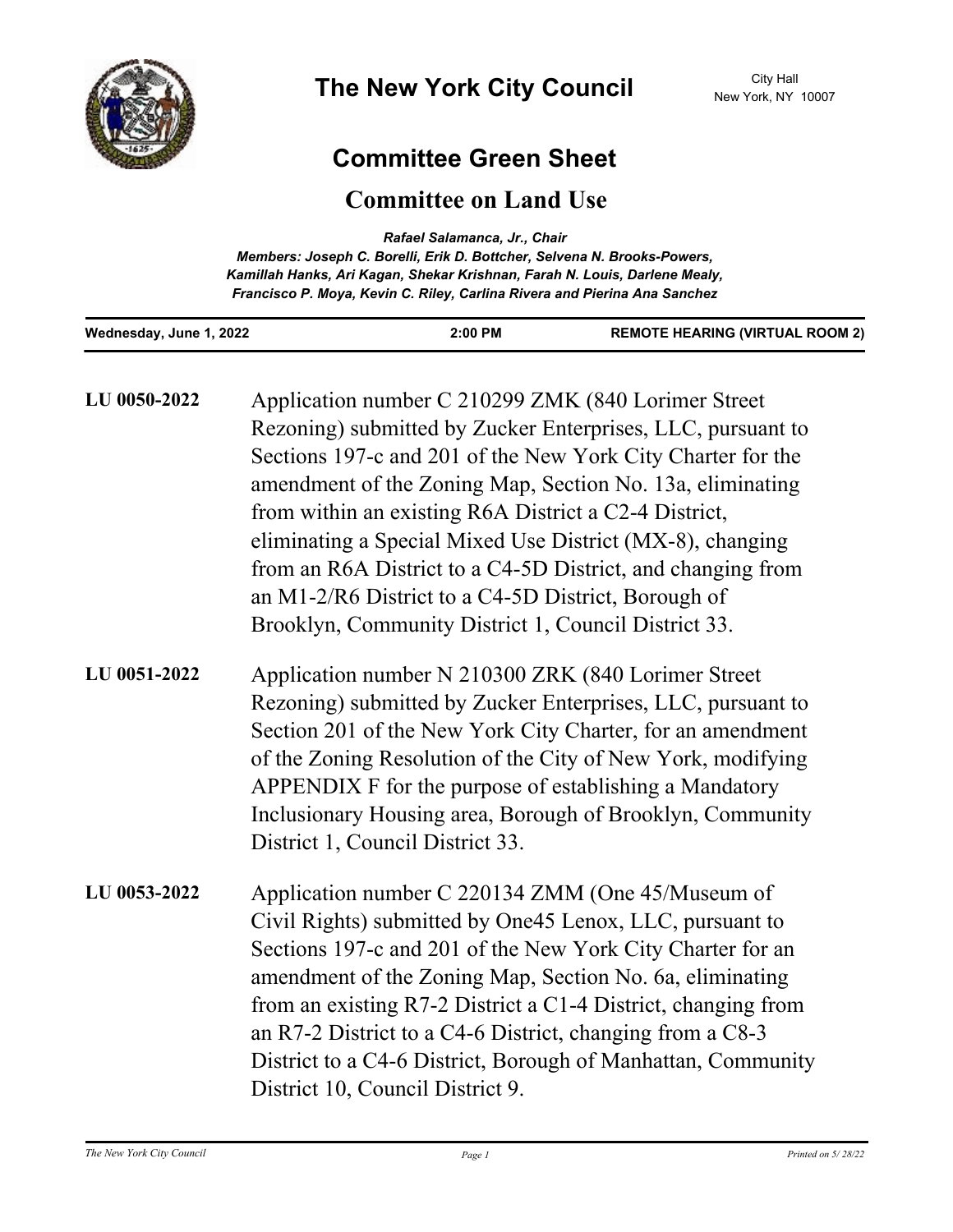| <b>LU 0054-2022</b> | Application number N 220135 ZRM (One 45/Museum of                                                                             |                                                            |  |  |
|---------------------|-------------------------------------------------------------------------------------------------------------------------------|------------------------------------------------------------|--|--|
|                     | Civil Rights) submitted by One45 Lenox, LLC, pursuant to                                                                      |                                                            |  |  |
|                     | Section 201 of the New York City Charter, for an amendment                                                                    |                                                            |  |  |
|                     | of the Zoning Resolution of the City of New York, modifying<br>Article VII, Chapter 4 for the purpose of amending location of |                                                            |  |  |
|                     |                                                                                                                               |                                                            |  |  |
|                     | the purpose of establishing a Mandatory Inclusionary Housing                                                                  |                                                            |  |  |
|                     |                                                                                                                               | area, Borough of Manhattan, Community District 10, Council |  |  |
|                     | District 9.                                                                                                                   |                                                            |  |  |
|                     |                                                                                                                               |                                                            |  |  |

Application number C 220136 ZSM (One 45/Museum of Civil Rights) submitted by One45 Lenox, LLC, pursuant to Sections 197c and 201 of the New York City Charter for the grant of a special permit pursuant to Section 74-743 of the Zoning Resolution to modify the tower regulations of Section 35-64 (Special Tower Regulations for Mixed Buildings) of a mixed-use building (Building 1), in connection with a proposed mixed-use development, within a large-scale general development, bounded by West 145th Street, Lenox Avenue – Malcolm X. Boulevard, West 144th Street, a line 100 feet northwesterly of Lenox Avenue – Malcolm X. Boulevard, a line midway between West 144th Street and West 145th Street, and a line 160 feet southeasterly of Adam Clayton Powell Jr. Boulevard (Block 2013, Lots 29, 33, 38, 44 and 50), in a C4-6 District, Borough of Manhattan, Community District 10, Council District 9. **LU 0055-2022**

Application number C 220137(A) ZSM (One 45/Museum of Civil Rights) submitted by One45 Lenox, LLC, pursuant to Sections 197-c and 201 and proposed for modification pursuant to Section 2-06(c)(1) of the Uniform Land Use Review Procedure of the New York City Charter for the grant of special permits pursuant to Section 74-744(b) of the Zoning Resolution to modify requirements of Section 32-42 (Location **LU 0056-2022**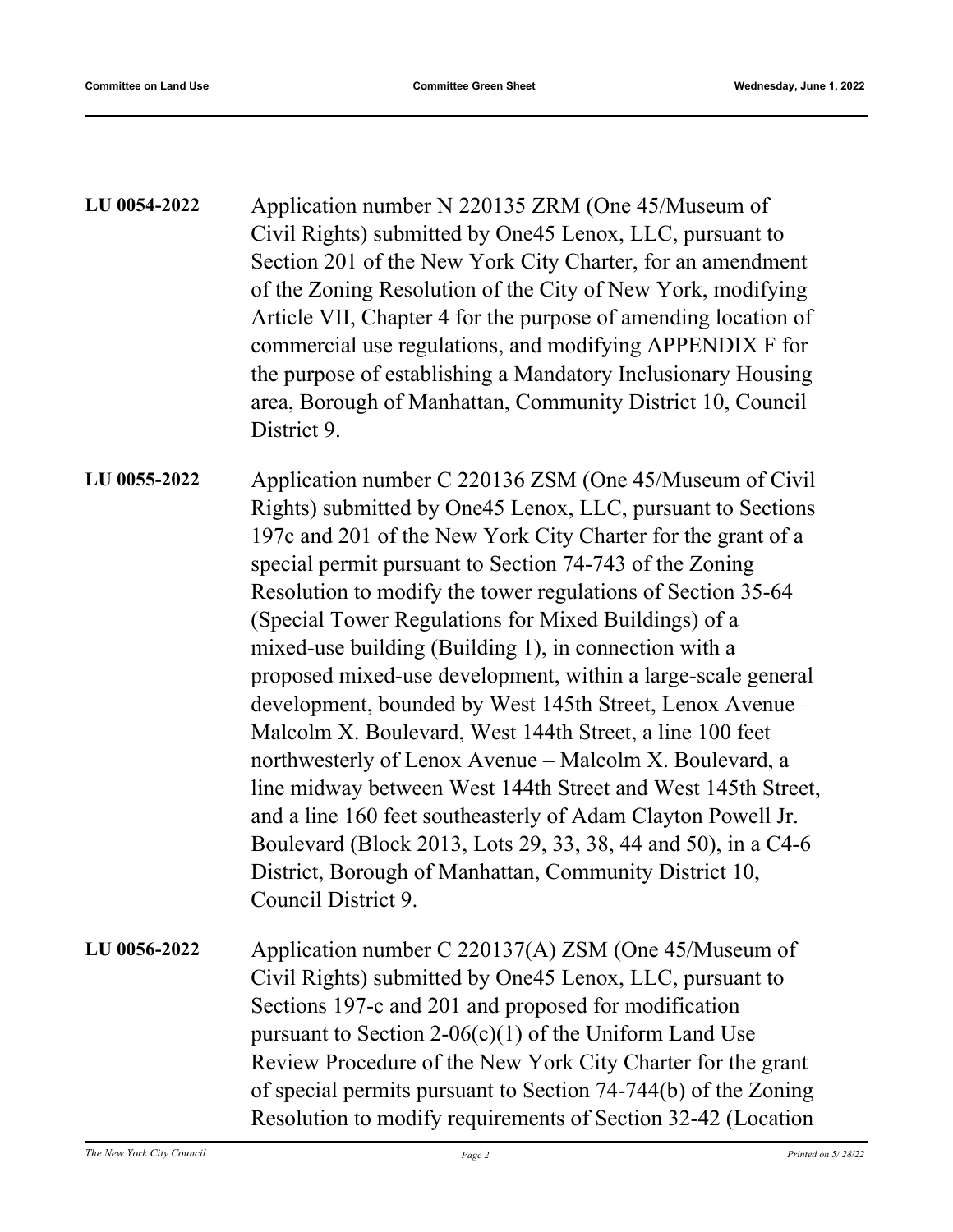Within Buildings) to allow commercial uses (banquet hall use & office amenity space) to be located above residential use, and to modify the requirements of Section 32-423 (Limitation on ground floor location) to allow Use Group 9 uses (banquet hall use) to be located within 50 feet of the street wall of a mixed-use building (Building 1); and Section 74-744(c) of the Zoning Resolution to modify the signage regulations of Section 32-641 (Total Surface Area of Signs), 32-642 (Non-Illuminated Signs), 32-644 (Illuminated or Flashing Signs in C4, C5-4, C6 & C7 Districts), Section 32-652 (Permitted Projection in all other Commercial Districts) and Section 32-655 (Height of Signs in all other Commercial Districts); in connection with a proposed mixed-use development, within a large-scale general development, bounded by West 145th Street, Lenox Avenue – Malcolm X. Boulevard, West 144th Street, a line 100 feet northwesterly of Lenox Avenue – Malcolm X. Boulevard, a line midway between West 144th Street and West 145th Street, and a line 160 feet southeasterly of Adam Clayton Powell Jr. Boulevard (Block 2013, Lots 29, 33, 38, 44 and 50), in a C4-6 District, Borough of Manhattan, Community District 10, Council District 9.

Application number C 220142 ZSM (One 45/Museum of Civil Rights) submitted by One45 Lenox, LLC, pursuant to Sections197-c and 201 of the New York City Charter for the grant of a special permit pursuant to Section 74-533 of the Zoning Resolution to reduce the required accessory off-street parking spaces to 130 spaces (20%) for dwelling units in a development within a Transit Zone, that includes at least 20 percent of all dwelling units as income-restricted housing units, in connection with a proposed mixed-use development, within a large-scale general development, bounded by West 145th Street, Lenox Avenue – Malcolm X. Boulevard, West **LU 0057-2022**